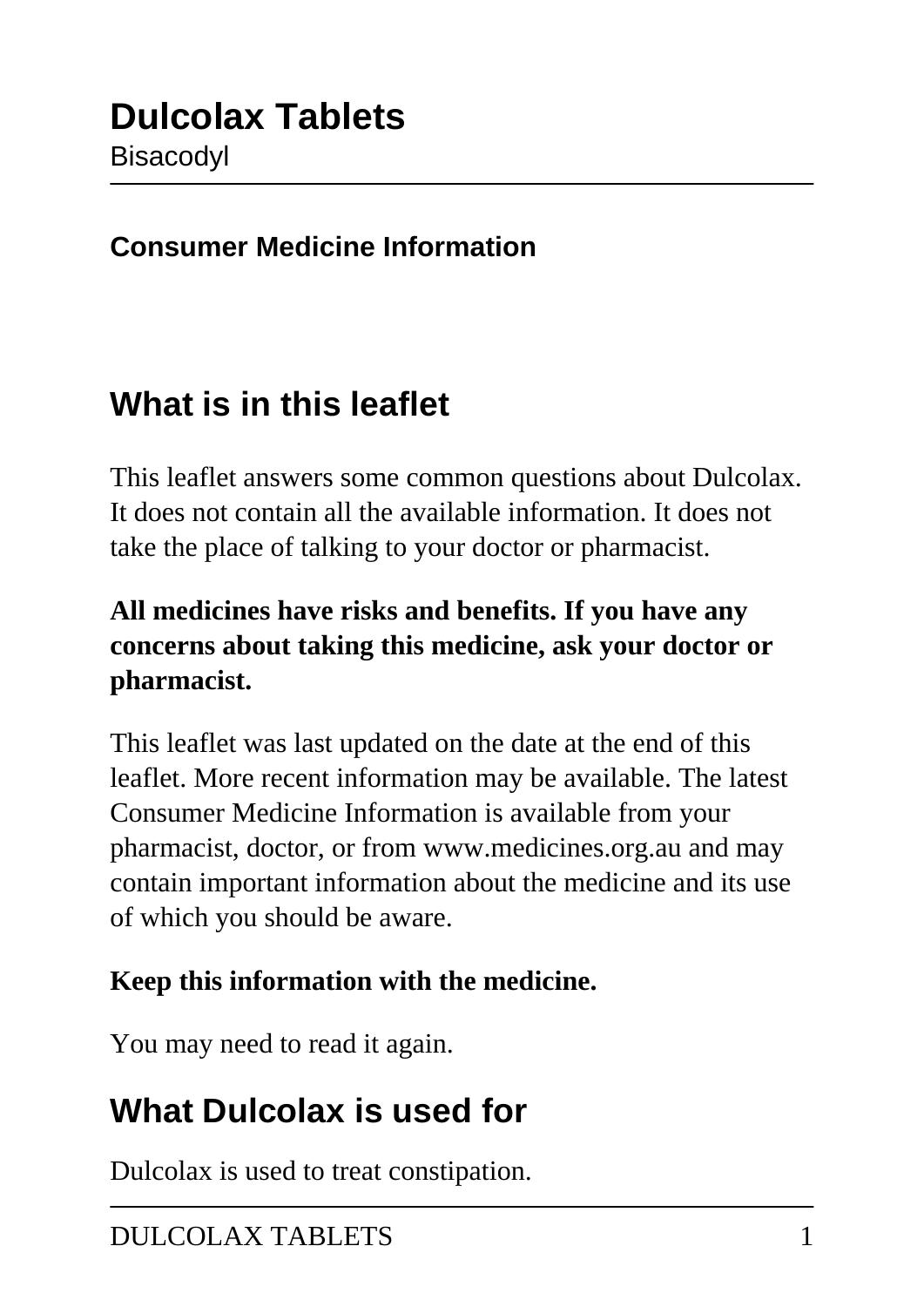Under medical supervision, Dulcolax can be used for the evacuation of the bowel before a radiological examination or as an enema alternative.

Dulcolax works by acting on the lining of the lower bowel to stimulate movement and promotes accumulation of water into the bowel to produce soft formed stools.

Dulcolax is ineffective in altering the digestion or absorption of calories in the small intestine and therefore does not assist with weight loss.

### **Ask your doctor if you have any questions about why this medicine has been prescribed for you.**

Your doctor may have prescribed it for another reason.

# **Before you take Dulcolax**

### **When you must not take it**

#### **Do not take Dulcolax if you are allergic to:**

- any medicine containing bisacodyl
- any of the ingredients listed at the end of this leaflet.

#### **Do not take Dulcolax if you have or have had, any of the following conditions:**

- acute abdominal conditions including appendicitis
- acute inflammatory bowel disease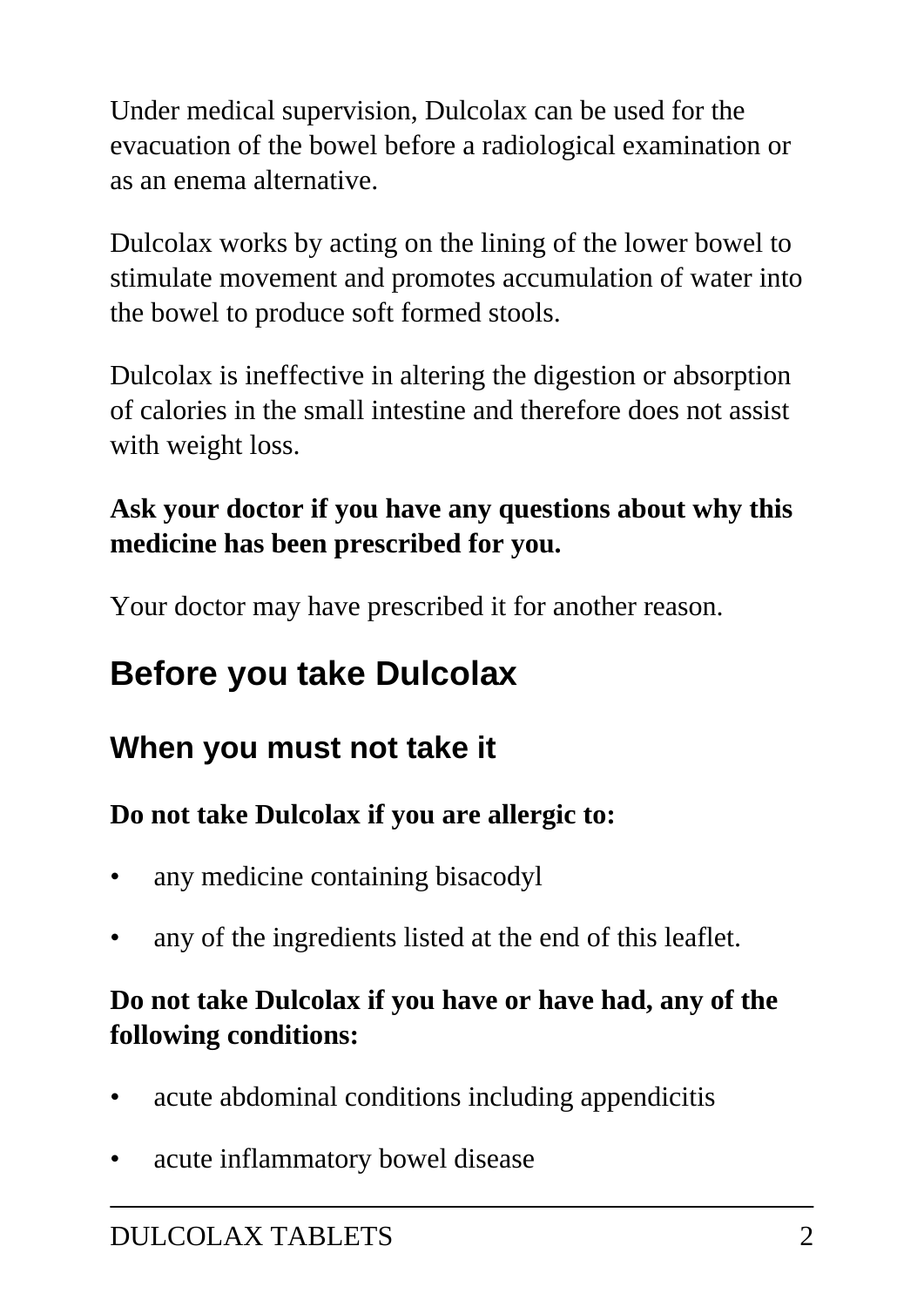- severe abdominal pain associated with nausea and vomiting
- blockage in the bowel (ileus)
- a blockage in the intestine
- severe dehydration
- galactose intolerance
- fructose intolerance.

#### **If you are uncertain as to whether you have, or have had, any of these conditions, talk to your doctor or pharmacist.**

### **Do not give this medicine to a child under the age of 6 years.**

Dulcolax should only be used in children over the age of 6 years on medical advice.

### **Do not take this medicine after the expiry date printed on the pack or if the packaging is torn or shows signs of tampering.**

If it has expired or is damaged, return it to your pharmacist for disposal.

If you are not sure whether you should start taking this medicine, talk to your doctor.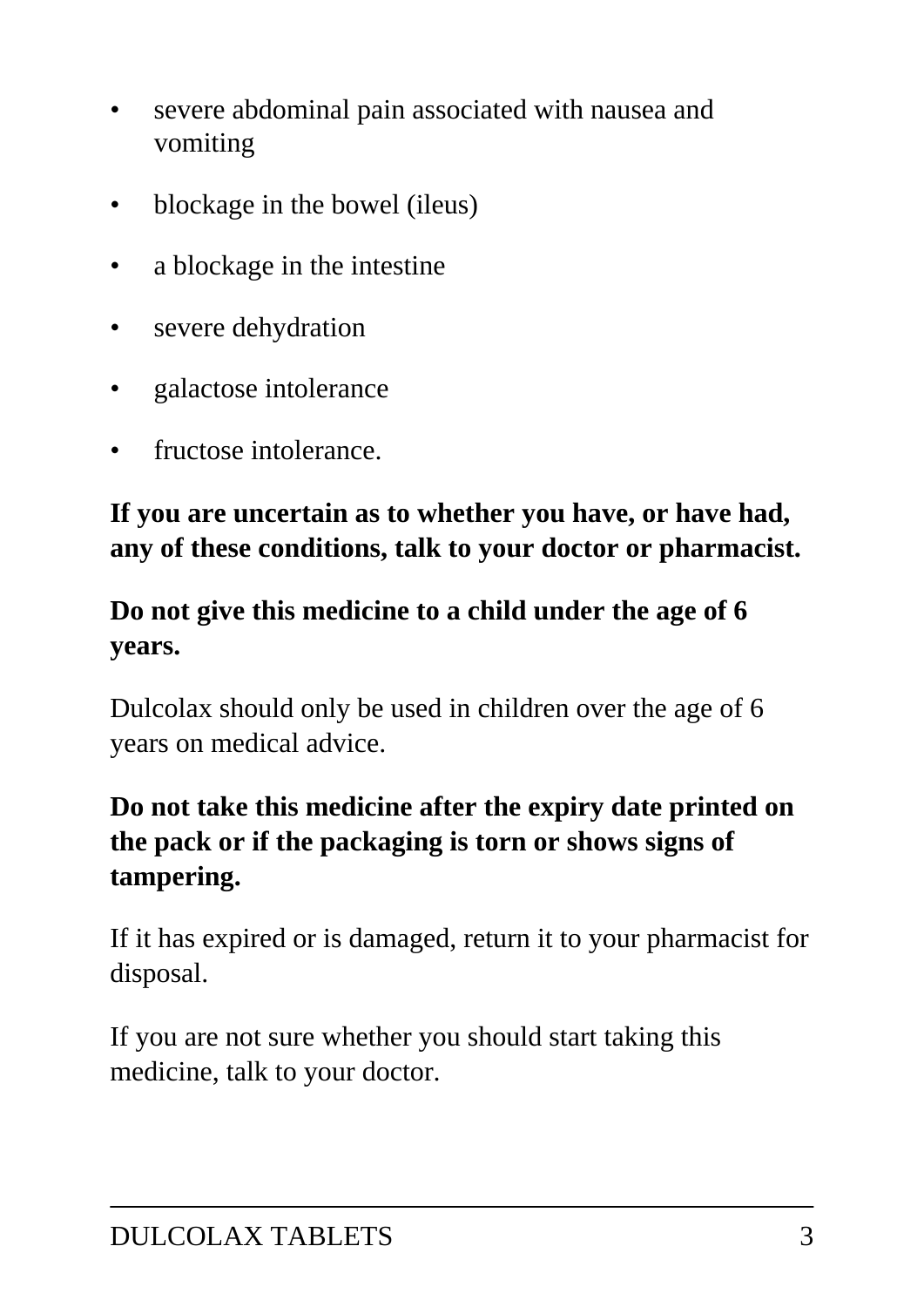### **Before you start to take it**

**Tell your doctor if you have any allergies to any other medicines or any other substances, such as foods, preservatives or dyes.**

### **Taking other medicines**

**Tell your doctor or pharmacist if you are taking any other medicines, including any that you get without a prescription from your pharmacy, supermarket or health food shop.**

#### **In particular, you should tell your doctor or pharmacist if you are taking:**

- diuretics (medicines that increase urine volume)
- corticosteroids
- medicines which stimulate the heart e.g. digoxin.

These medicines may be affected by Dulcolax or may affect how well it works. You may need different amounts of your medicines, or may need to take different medicines.

Use of Dulcolax with other laxatives may enhance gastrointestinal side effects.

Your doctor and pharmacist have more information on medicines to be careful with or avoid while taking this medicine.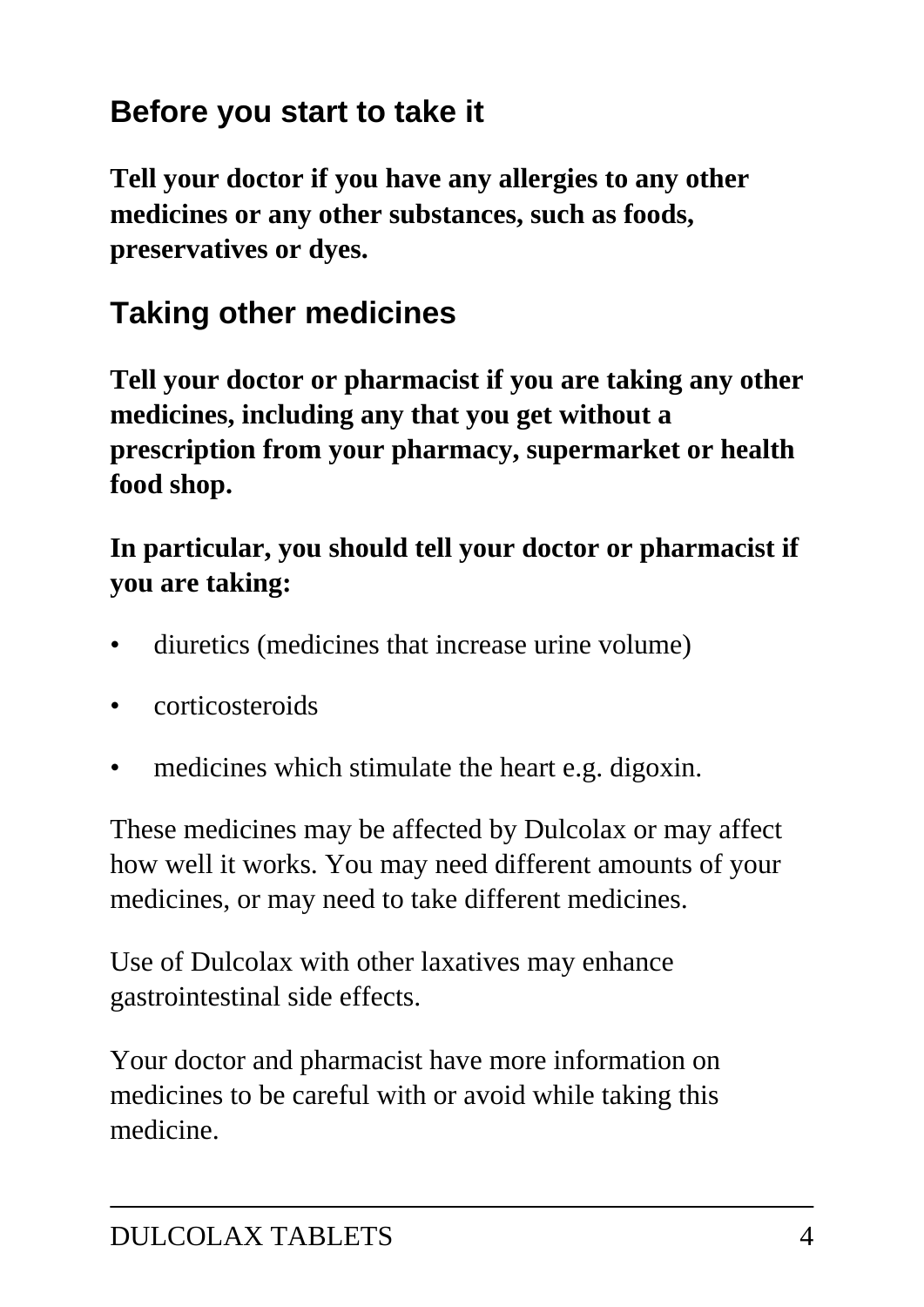### **Tell your doctor if you are pregnant or plan to become pregnant or are breastfeeding.**

Your doctor can discuss with you the risks and benefits involved.

Dulcolax does not pass into breast milk and can be used during breastfeeding.

**If you have not told your doctor or pharmacist about any of the above, tell him/her before you start taking Dulcolax.**

# **How to take Dulcolax**

**Follow all directions given to you by your doctor or pharmacist carefully.**

They may differ from the information contained in this leaflet.

**If you do not understand the instructions on the box, ask your doctor or pharmacist for help.**

### **How to take it**

**Swallow Dulcolax tablets whole with a glass of water.**

**Do not crush or chew Dulcolax tablets.**

**Do not take Dulcolax tablets together with medicines that lower acidity of the upper gastrointestinal tract (stomach).**

These medicines include antacids, and a group of medicines called proton pump inhibitors. If you think you may be taking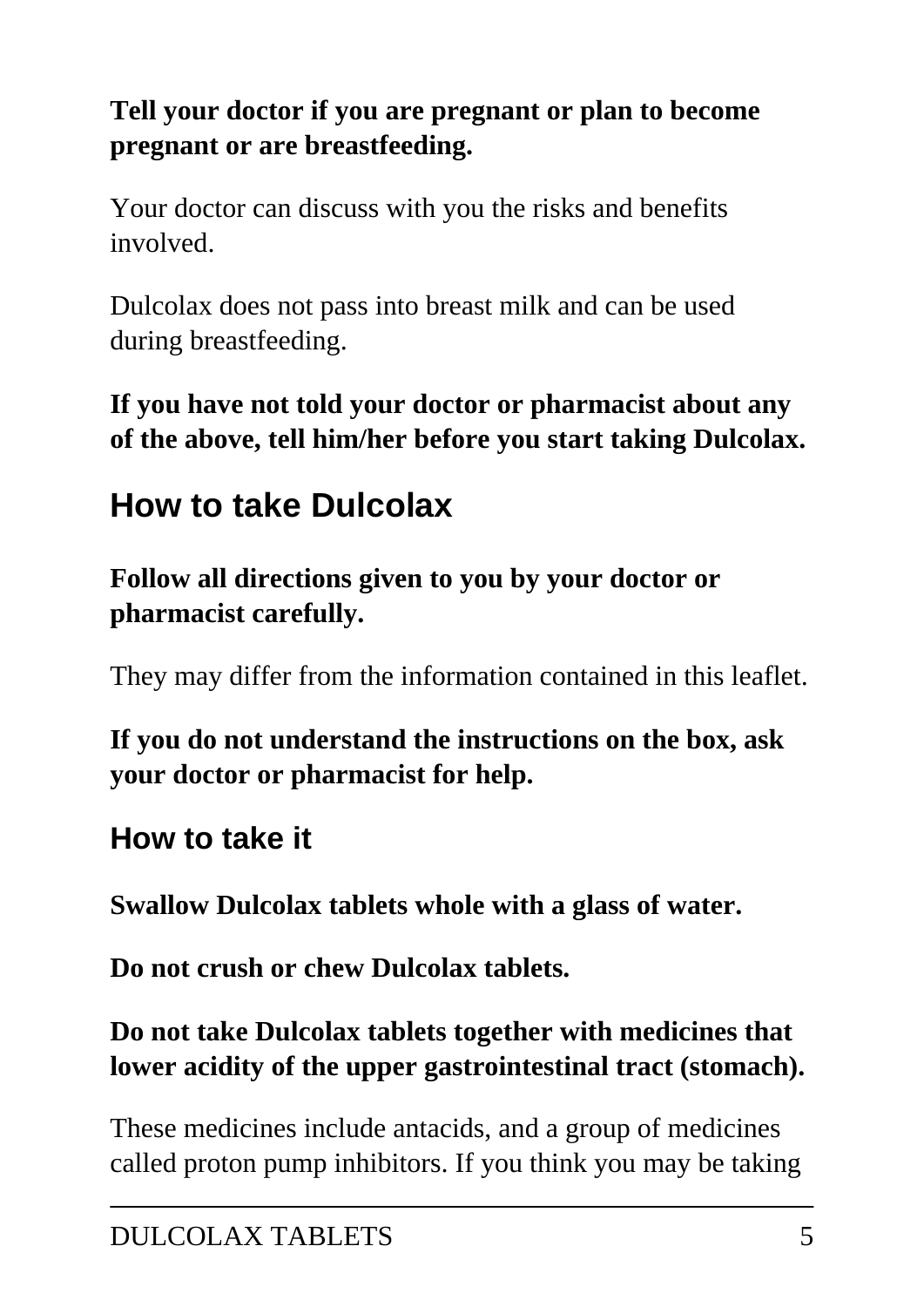any of these medicines, please speak with your doctor or pharmacist.

### **Do not take milk or antacids within 1 hour of taking Dulcolax tablets.**

These may affect how well Dulcolax tablets work.

Dulcolax tablets generally work in 6-12 hours.

### **Recommended dose of Dulcolax for constipation**

Dulcolax should be taken as needed to relieve constipation.

### **Adults and children over 10 years:**

One or two Dulcolax tablets at night.

It is recommended to start with the lowest dose. The dose may be adjusted up to the maximum recommended dose to produce regular stools. The maximum daily dose should not be exceeded.

#### **Children 6 to 10 years:**

One Dulcolax tablet at night.

Children 6 to 10 years with chronic constipation should only be treated under medical supervision.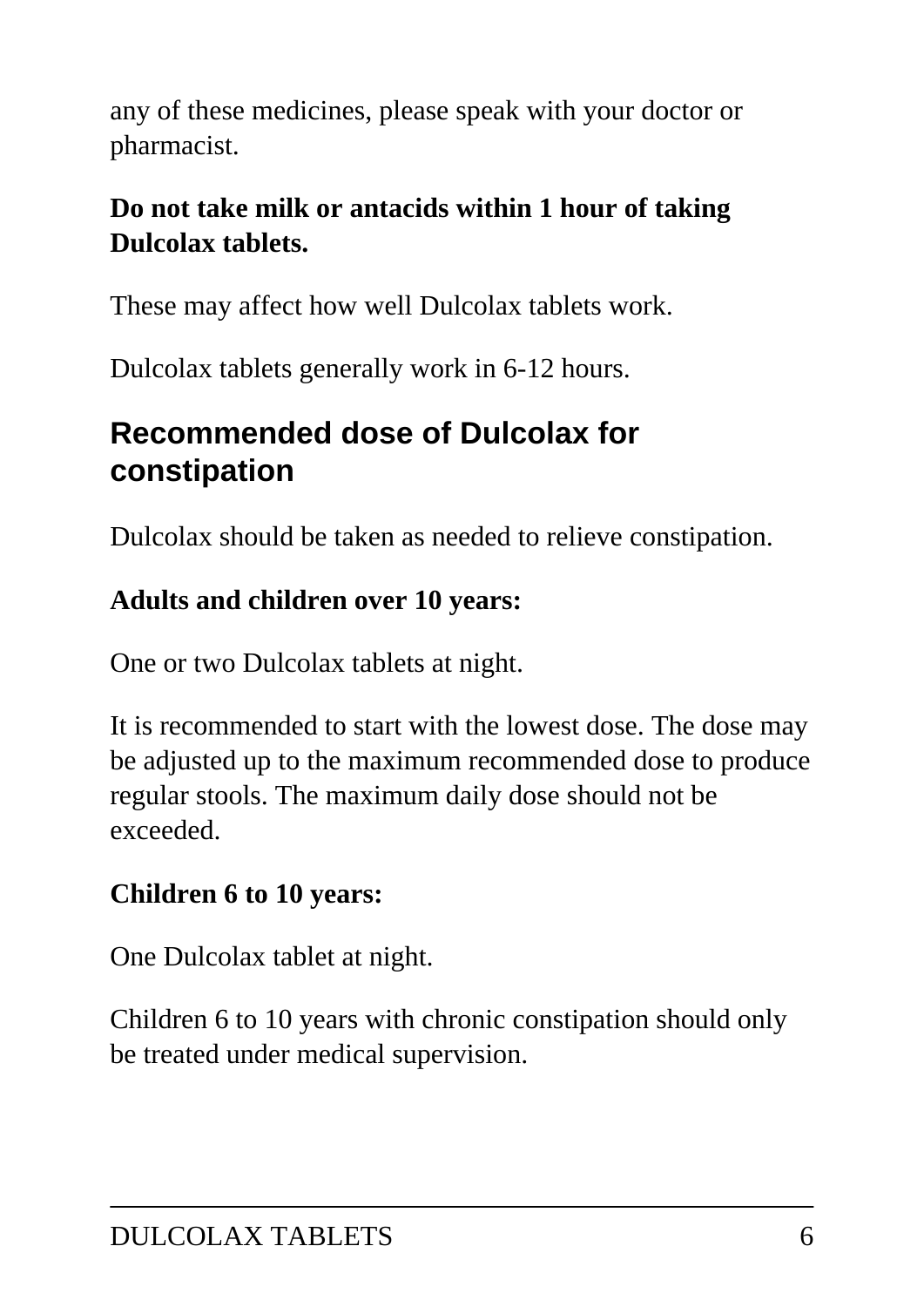### **Recommended dose of Dulcolax as an enema alternative**

Dulcolax should only be used as an enema alternative under medical supervision.

### **Adults and children over 10 years:**

Two Dulcolax tablets at night followed by one standard Dulcolax suppository (10 mg) the following morning.

OR

Where the above is not possible, use two standard Dulcolax suppositories (2 x 10 mg).

If your doctor or pharmacist has changed the recommended dose, you should ask for further information from your doctor or pharmacist.

### **Recommended dose of Dulcolax before a radiological examination**

Dulcolax should only be used for radiological use under medical supervision.

### **Adults and children over 10 years:**

Two Dulcolax tablets on each of the two preceding nights, followed by one standard Dulcolax suppository  $(10 \text{ mg})$   $1\frac{1}{2}$ hours before the actual procedure.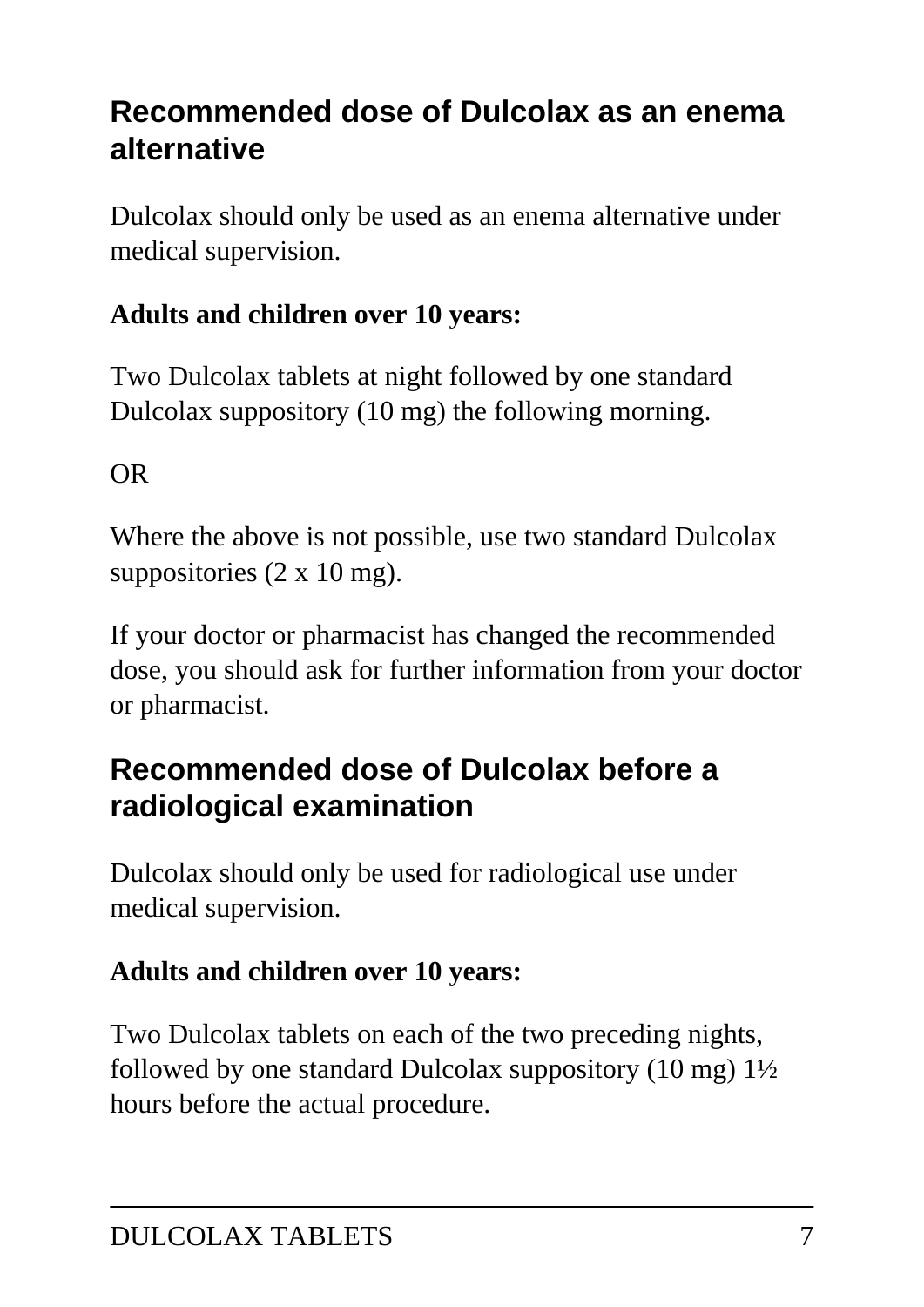If your doctor or pharmacist has changed the recommended dose, you should ask for further information from your doctor or pharmacist.

## **How long to take it**

**Dulcolax is recommended for short-term use only. If symptoms persist, seek medical advice.**

### **Long-term use of Dulcolax is not recommended. If you take Dulcolax every day, you should consult with your doctor to find out the cause of your constipation.**

Long-term and excessive use of Dulcolax may cause an imbalance of salts in the body (including low potassium), muscle weakness, kidney problems and fluid imbalance. Loss of fluids from the body can cause dehydration. Symptoms of dehydration include thirst and passing less urine than normal. In patients experiencing fluid loss where dehydration may be harmful (for example, kidney problems, elderly patients), Dulcolax should be stopped and only restarted under medical supervision.

# **If you take too much (overdose)**

### **Seek medical advice immediately if you have taken more than the recommended or prescribed dose of Dulcolax.**

Advice can be provided by your doctor, pharmacist or Poisons Information Centre (telephone 13 11 26).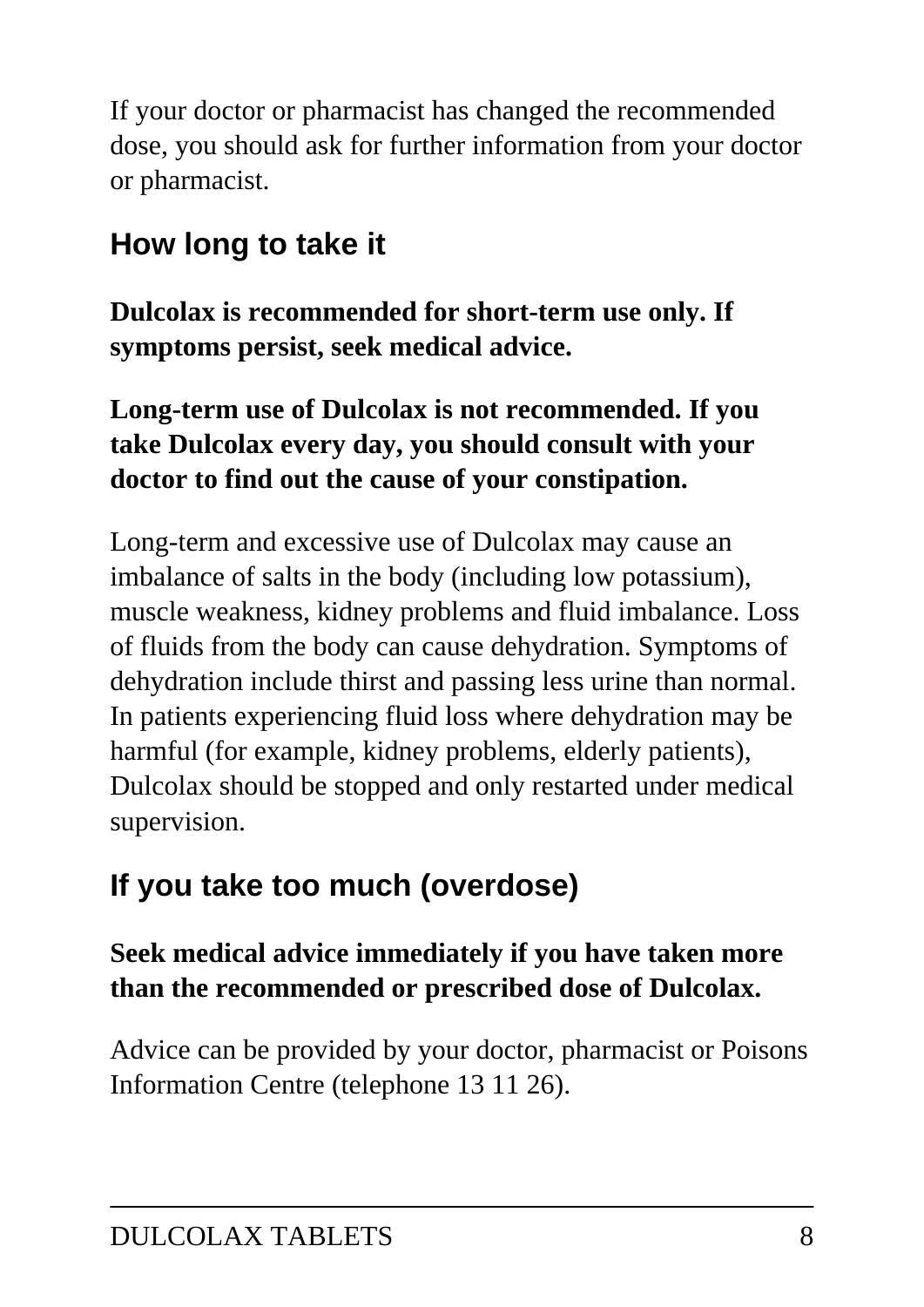If you have taken too much Dulcolax, you may experience diarrhoea, abdominal cramps, fluid loss, and an imbalance of salts in the body (including low potassium).

As with other laxatives, persistent overdose may cause diarrhoea, abdominal pain, imbalance of salts in the body (including low potassium), secondary hyperaldosteronism and kidney stones. If an imbalance of salts (low potassium) occurs, then kidney disease, metabolic alkalosis and muscle weakness may be experienced.

# **While you are taking Dulcolax**

## **Things to consider**

**If you are about to be started on any new medicine, remind your doctor and pharmacist that you are taking Dulcolax.**

### **Drink plenty of water while taking laxatives.**

An increase in fibre in your diet is recommended, except in cases of medication-induced constipation.

**Discuss with your doctor or pharmacist if you need to increase the fibre in your diet when using Dulcolax, to assist in the treatment of constipation.**

## **Things to be careful of**

**Be careful driving or operating machinery until you know how Dulcolax affects you. Do not drive or operate machinery if you experience dizziness or fainting.**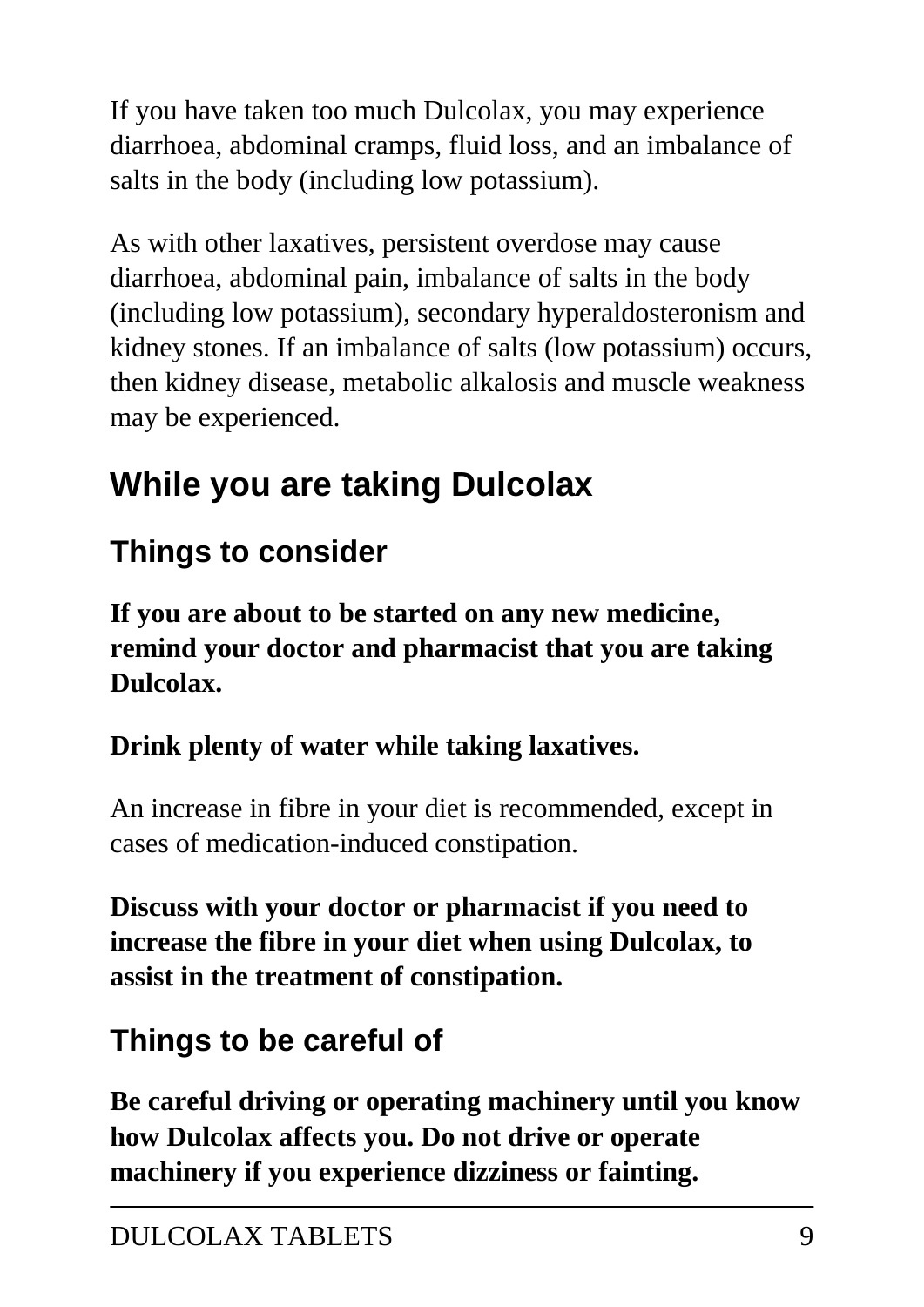### **After taking Dulcolax, avoid straining while passing a bowel motion.**

Dizziness and fainting while straining have been reported in patients who have taken Dulcolax. It is not known if Dulcolax can cause dizziness or fainting.

# **Side effects**

#### **Tell your doctor or pharmacist as soon as possible if you do not feel well while you are taking Dulcolax.**

All medicines can have side effects. Sometimes they are serious, most of the time they are not. You may need medical attention if you get some of the side effects.

#### **Do not be alarmed by the following list of side effects. You may not experience any of them.**

**Ask your doctor or pharmacist to answer any questions you may have.**

### **Tell your doctor if you notice any of the following and they worry you:**

- colitis including ischaemic colitis
- abdominal discomfort
- abdominal cramps
- abdominal pain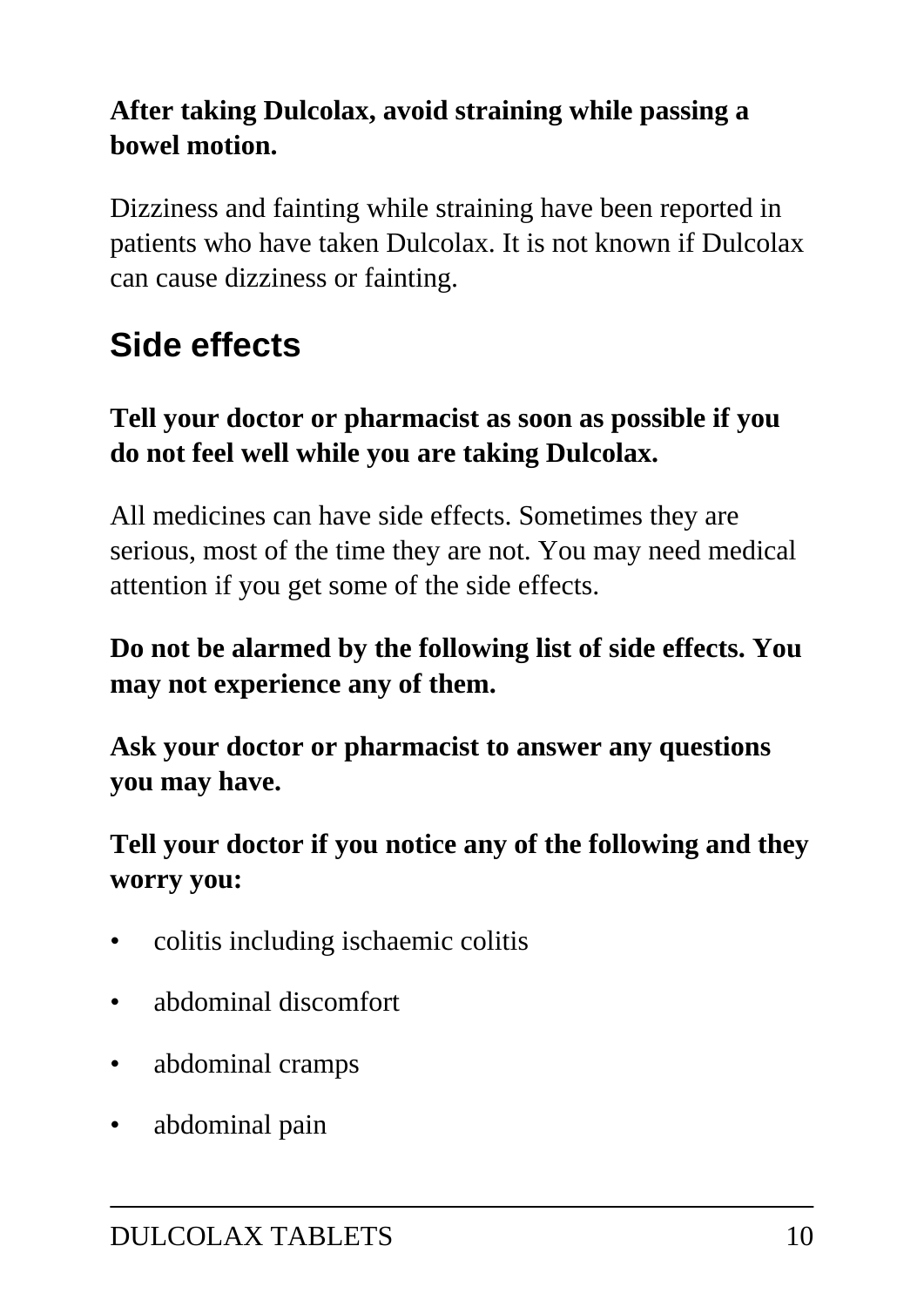- nausea
- vomiting
- diarrhoea
- anorectal discomfort
- blood in the stool
- dehydration
- dizziness
- fainting.

Abdominal pain and diarrhoea are the most commonly reported side effects. These side effects are usually mild and short lived.

#### **Tell your doctor immediately or go to casualty at your nearest hospital if you notice any of the following:**

- rash, itching or hives on the skin,
- swelling of the face, lips, mouth, tongue or other parts of the body,
- shortness of breath, wheezing or trouble breathing.

These are the symptoms of life-threatening allergic (anaphylactic) reactions.

These are serious side effects. You may need urgent medical attention or hospitalisation.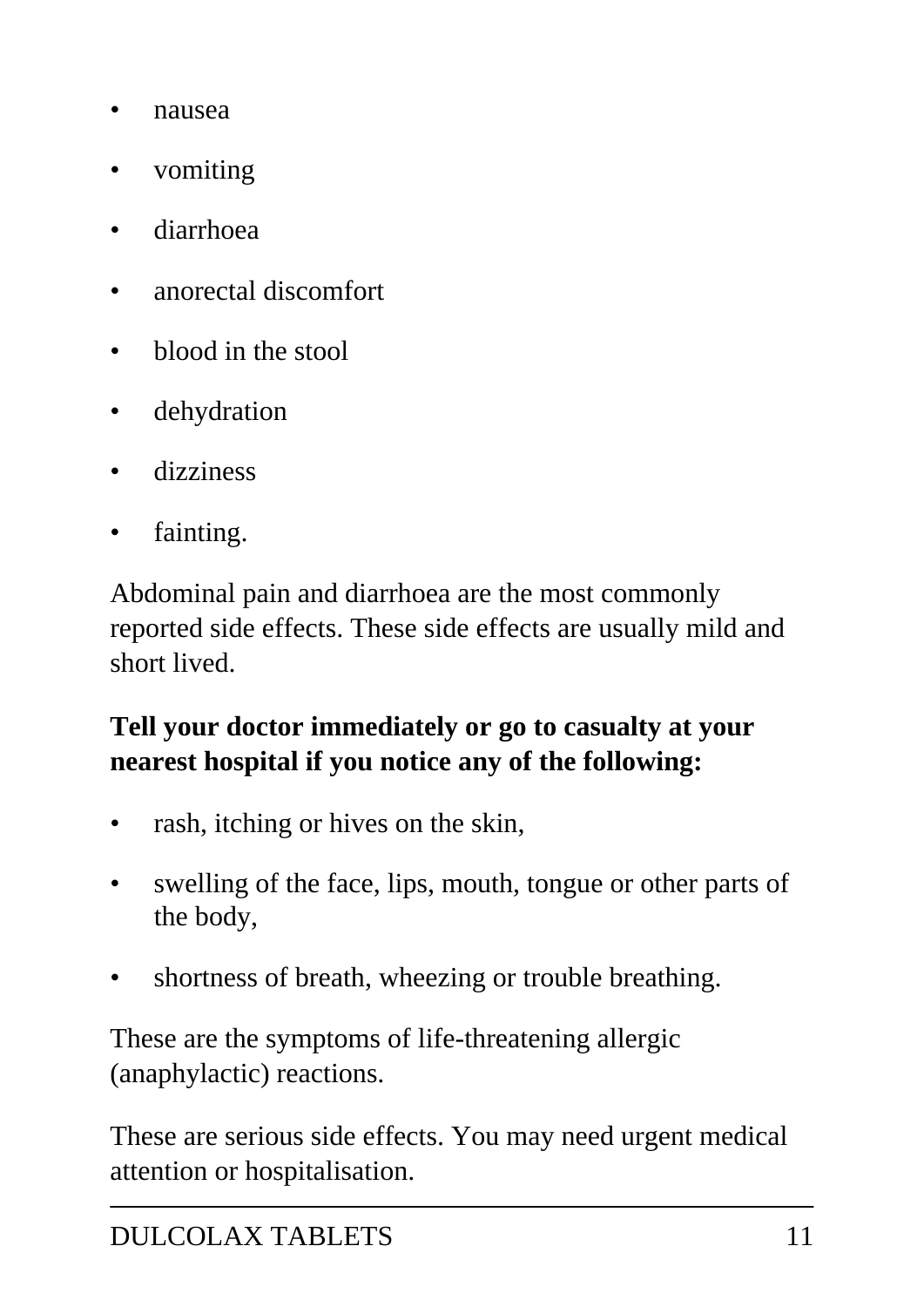Serious side effects are rare.

Other side effects not listed above may also occur in some patients.

**Tell your doctor if you notice anything else that is making you feel unwell.**

# **After taking Dulcolax**

### **Storage**

**Keep Dulcolax in a cool dry place where the temperature stays below 30°C.**

**Do not store Dulcolax or any other medicine in the bathroom or near a sink.**

#### **Do not leave it on a window sill or in the car.**

Heat and damp can destroy some medicines.

### **Keep it where children cannot reach it.**

A locked cupboard at least one-and-a-half metres above the ground is a good place to store medicines.

## **Disposal**

**If your doctor tells you to stop using this medicine or it has passed its expiry date, ask your pharmacist what to do with any that is left over.**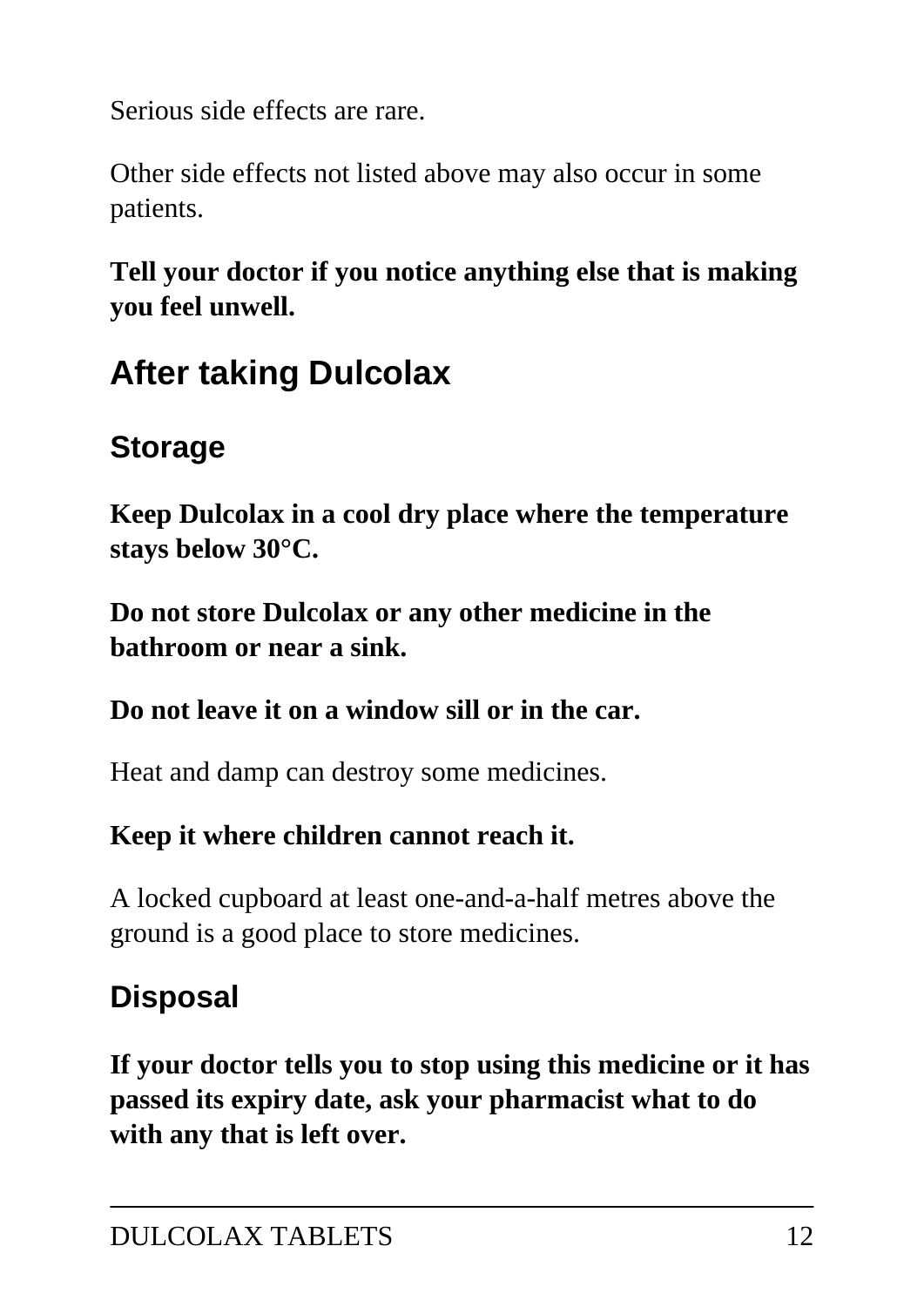# **Product Description**

## **What it looks like**

Dulcolax tablets are round, beige-yellow, biconvex sugarenteric coated tablets with a smooth shiny surface and a white core.

Dulcolax tablets are available in blister packs of 10\* (sample pack), 20, 30\*, 50, 80, 100\* and 200 tablets.

\* Pack sizes not distributed in Australia.

Dulcolax is also available as suppositories.

Both Dulcolax tablets and Dulcolax suppositories are available from your local pharmacy without a prescription.

## **Ingredients**

Each Dulcolax tablet contains 5 mg of bisacodyl and the following inactive ingredients: lactose, maize starch, glycerol, magnesium stearate, sucrose, purified talc, acacia, titanium dioxide, methacrylic acid copolymer, castor oil, macrogol 6000, iron oxide yellow CI77492, white beeswax, carnauba wax, shellac and maize starch (soluble).

## **Supplier**

Dulcolax tablets are supplied in Australia by:

Sanofi Consumer Healthcare,